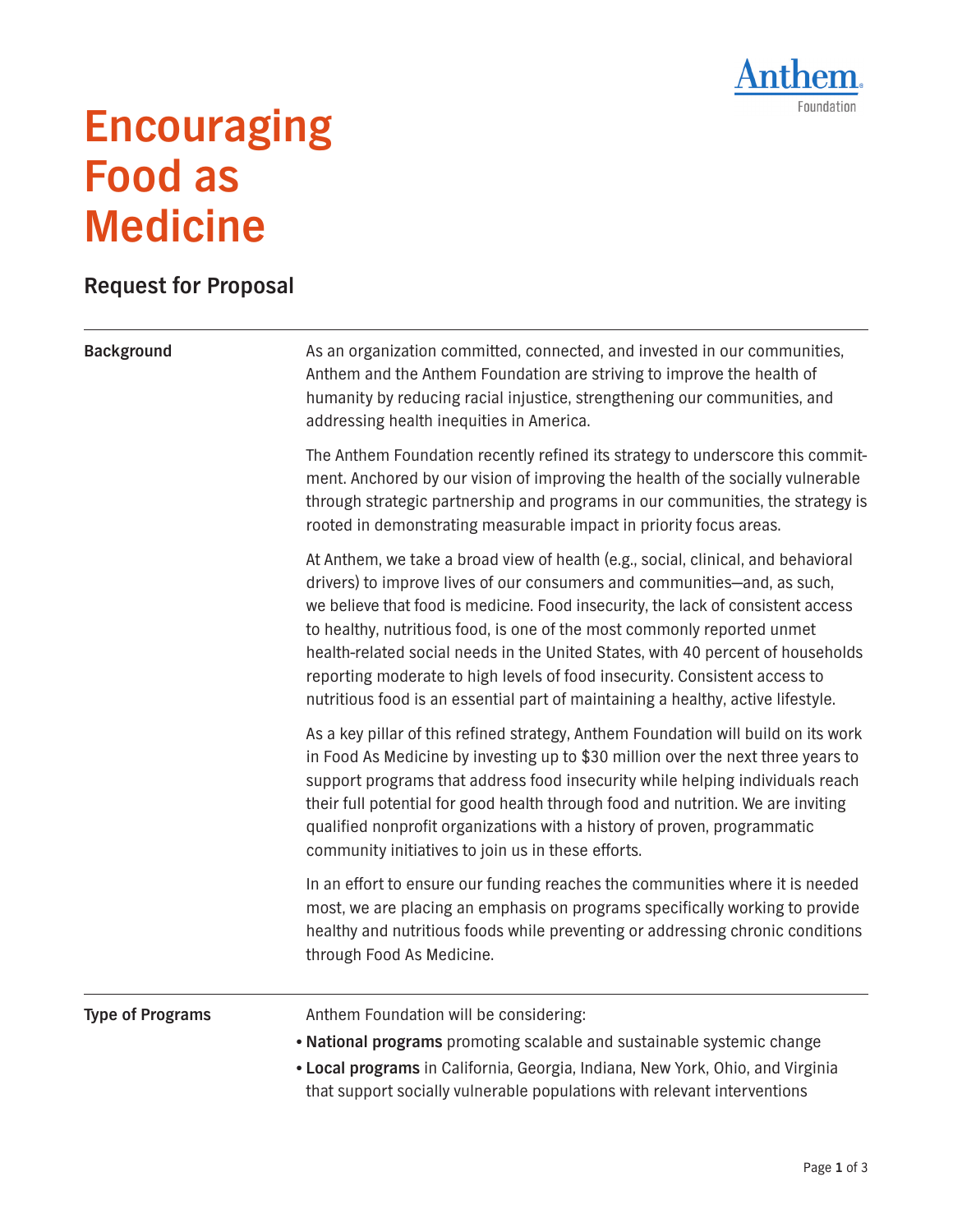| <b>Grant Program Goals</b>    | • Reduce the number of food insecure individuals<br>• Reduce the prevalence of chronic conditions among the food insecure<br>• Create more access to healthy and nutritious food by improving affordable<br>healthy food options amongst food insecure populations<br>• Prevent onset of diet-related health conditions                                                                                                                                                                                                                                                           |
|-------------------------------|-----------------------------------------------------------------------------------------------------------------------------------------------------------------------------------------------------------------------------------------------------------------------------------------------------------------------------------------------------------------------------------------------------------------------------------------------------------------------------------------------------------------------------------------------------------------------------------|
| <b>Grant Range &amp; Term</b> | • Grant Range: Open<br>• Grant Term: 1-3 years based on need                                                                                                                                                                                                                                                                                                                                                                                                                                                                                                                      |
| <b>Requested Information</b>  | Successful grant applications should include:<br>Critical milestones for tracking to specific metrics such as:<br>Percentage of individuals with one of the following diagnoses enrolled<br>in FAM programming:<br>• Diabetes (Type 2)<br>• Heart Disease                                                                                                                                                                                                                                                                                                                         |
|                               | • Cancer<br>• Childhood and Adult Obesity<br>• Hypertension                                                                                                                                                                                                                                                                                                                                                                                                                                                                                                                       |
|                               | Percentage of individuals with specified condition who demonstrate<br>improved metrics and health outcomes:<br>. Diabetes: improved HbA1c (<9) levels, decreased ER utilization, reduced BP<br>• Heart Disease: reduced/managed BP (<140/90 mm), lowered cholesterol,<br>decreased ER utilization improved medication compliance<br>• Cancer: improved treatment outcomes<br>• Percentage reduction in hospitalizations/readmissions<br>• Percentage reduction of participants who report being food insecure/<br>not having access to healthy food (i.e. enrollment in SNAP/WIC) |
|                               | Process and outcome measures in one or more of the areas below:<br><b>Health Equity</b><br>• Support communities of color<br>• Support socially vulnerable individuals<br>• Provide culturally relevant interventions<br><b>Whole-person Care</b>                                                                                                                                                                                                                                                                                                                                 |
|                               | • Mental health<br>Interventions that are relevant to population being served<br>. Builds trust through programming that considers unique needs of the<br>individuals served by the program<br>. Collaborations that focus on meeting the needs of the local community<br>• Community Health Centers/FQHCs<br>• Community/Faith-based organizations                                                                                                                                                                                                                               |